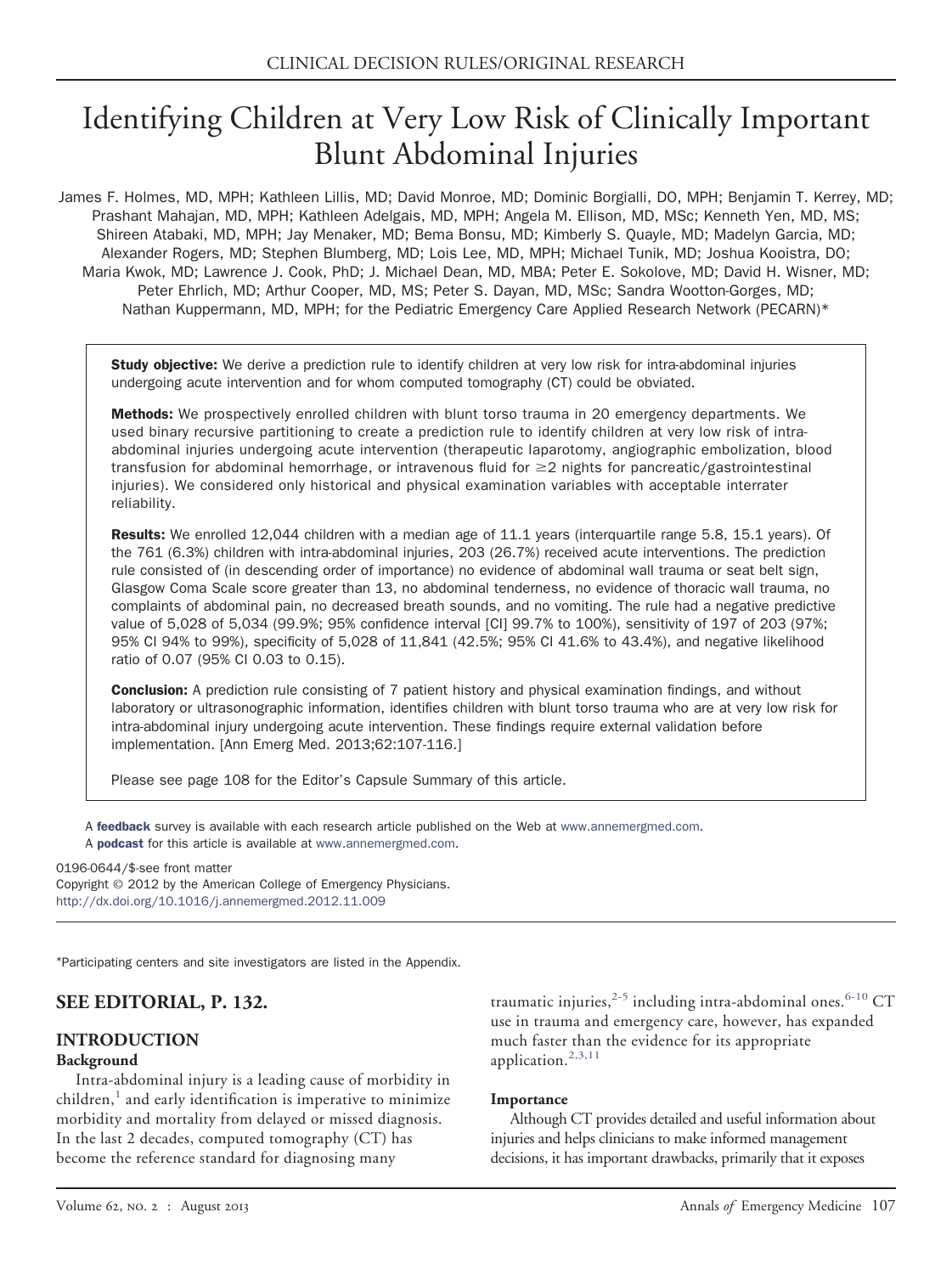## **Editor's Capsule Summary**

## *What is already known on this topic*

The radiation risks of computed tomography (CT) scanning in children are well recognized.

## *What question this study addressed*

Are there history and physical examination criteria that might identify which children with blunt torso trauma do not require abdominal CT scans?

## *What this study adds to our knowledge*

A 7-point decision rule derived in this multicenter study of 12,044 children was 97% sensitive in identifying children with intra-abdominal injury requiring acute intervention. Actual CT ordering characteristics were 99% sensitive. The rule, however, had a 99.9% negative predictive value in identifying a population of children at very low risk for intra-abdominal injury warranting acute intervention.

## *How this is relevant to clinical practice*

If externally validated, this rule could aid clinicians in lowering abdominal CT use in children by identifying a low risk population based on simple history and examination variables.

patients to relatively large radiation dosages, placing them at increased risk of radiation-induced malignancy. Unfortunately, children's inherent radiosensitivity makes them disproportionately at risk compared with adults.<sup>12-14</sup> Several small, single-center studies suggest that children with blunt torso trauma can be risk stratified for intra-abdominal injury through a combination of readily accessible clinical variables.<sup>10,15-18</sup> These studies are limited, however, by their retrospective or single-center study designs but indicate that a large, multicenter study may create a robust and precise prediction rule.

## **Goals of This Investigation**

The objective of the current investigation was to derive a prediction rule to identify children with blunt torso trauma who are at very low risk for intra-abdominal injury undergoing acute intervention. We hypothesized that a reliable prediction rule could be created to identify a cohort of these children for whom CT would generally not be indicated.

#### **MATERIALS AND METHODS Study Design**

We conducted a prospective, observational cohort study of children with blunt torso trauma in the Pediatric Emergency Care Applied Research Network (PECARN).<sup>19</sup> The study was approved by the institutional review board at each participating site.

- Multiple nonadjacent long bone fractures (eg, tibia fracture, ulna fracture)
- Blunt torso trauma due to any of the following mechanisms of injury:
	- Motor vehicle crash: high speed (≥40 mph), ejection, or rollover
	- Automobile versus pedestrian/bicycle: automobile moderate to high speed (≥5
	- mph)<br>Falls ≥20 ft in height
	- Crush injury to the torso
	- Physical assault involving the abdomen

Physician concern for abdominal trauma resulting in any of the following diagnostic or screening tests:

- Abdominal CT or ultrasound (FAST)
- Laboratory testing to screen for intra-abdominal injury
- Chest or pelvic radiography

#### Figure 1. Patient inclusion criteria. *FAST,* Focused assessment sonography for trauma; *GSC,* Glasgow Coma Scale.

#### **Patient history variables**

- · Mechanism of injury
- Complaints of abdominal pain: including location and severity History of vomiting at any time after injury
- **Physical examination variables**
- · Initial ED heart rate
- Initial ED systolic blood pressure: categorized as hypotensive if the initial systolic blood pressure was low after age adjustment.
- Initial ED respiratory rate (categorized as age-adjusted tachypnea)<br>Initial GCS score in children ≥2 years of age<sup>33</sup>
- 
- Initial Pediatric GCS score in children <2 years of age<sup>34</sup> Evidence of thoracic wall trauma: erythema, abrasion, ecchymosis, subcutaneous air, or laceration to the anterior or posterior chest wall
- Chest auscultation for absent or decreased breath sounds
- Thoracic tenderness
- Costal margin tenderness: tenderness to any of ribs 7-12
- Evidence of abdominal wall trauma: erythema, abrasion, ecchymosis, laceration, "seat belt sign" to the abdominal wall
- Abdominal tenderness, including severity (mild, moderate, or severe)
- Abdominal distention  $\bullet$
- Abdominal auscultation for bowel sounds Peritoneal irritation: rebound tenderness on palpation or abdominal pain with cough tenderness
- Flank tenderness
- Pelvic bone tenderness or instability on palpation
- Femur fracture • Clinical evidence of alcohol intoxication
- Presence of a distracting painful injury as determined by the treating physician (not further defined)

Figure 2. Patient history and physical examination variables collected.

## **Selection of Participants**

Children with blunt torso (thorax and abdomen) trauma evaluated in the emergency department (ED) at any of 20 participating PECARN centers from May 2007 to January 2010 were eligible. Inclusion criteria are summarized in Figure 1. Patients were excluded if they met any of the following criteria: injury occurring greater than 24 hours before presentation, penetrating trauma, preexisting neurologic disorders impeding reliable examination, known pregnancy, or transfer from another hospital with previous abdominal CT or diagnostic peritoneal lavage.

## **Study Protocol**

The ED faculty or fellow physician providing care documented patient history and physical examination findings before CT scanning (if performed), using a standardized data collection form. Data collected are listed in Figure 2.

Abdominal CT scans were performed at the discretion of the treating physicians and according to the CT protocols at each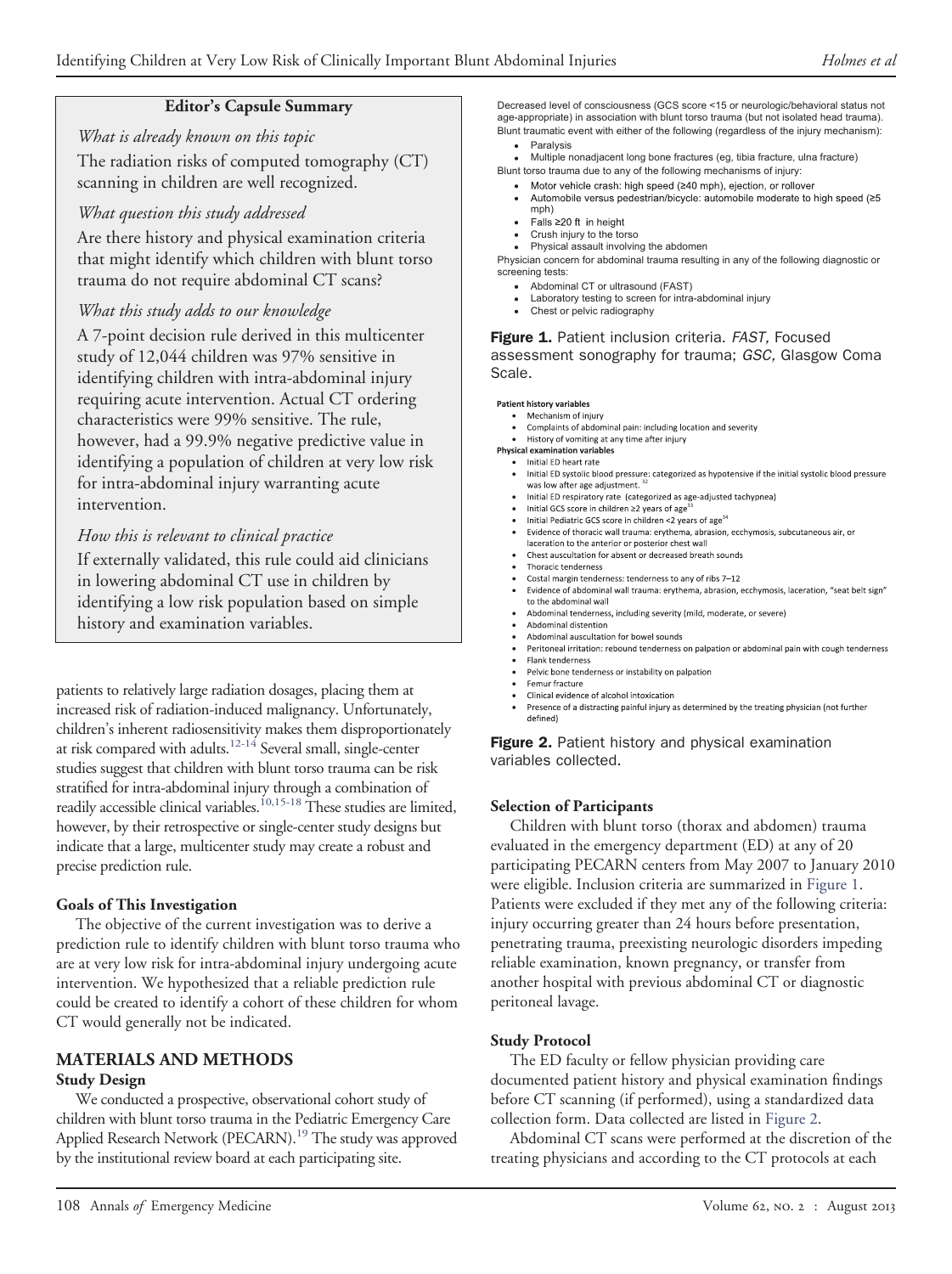institution. For study purposes of intra-abdominal injury identification, abdominal CT results were those from the final interpretation by the site's faculty or board-certified radiologists. Those CT scans considered inconclusive for the determination of intra-abdominal injury were initially reviewed at the study site for definitive interpretation. Final interpretations of CT scans still considered inconclusive were adjudicated by a study radiologist (S.W.-G.).

Hospitalization of study patients was at the discretion of the treating physicians. Medical records of hospitalized study patients were reviewed to identify those with intra-abdominal injuries, particularly those undergoing acute intervention. We conducted telephone follow-up at least 7 days after the original ED visit to identify any patients subsequently receiving a diagnosis of an intra-abdominal injury. If telephone follow-up was unsuccessful, we mailed the guardians the same follow-up survey. For those not returning their mail surveys, we reviewed the medical records, ED and trauma continuous quality improvement records, and local morgue records to identify any patient who subsequently received a diagnosis of intraabdominal injury or died.

## **Outcome Measures**

The outcome of interest was intra-abdominal injury undergoing acute intervention. Intra-abdominal injury was defined as any radiographically or surgically apparent injury to the following structures: spleen, liver, urinary tract (from the kidney to the urinary bladder), gastrointestinal tract (including the bowel or associated mesentery from the stomach to the sigmoid colon), pancreas, gallbladder, adrenal gland, intraabdominal vascular structure, or traumatic fascial defect (traumatic abdominal wall hernia). Acute intervention was defined by an intra-abdominal injury associated with any of the following: death caused by the intra-abdominal injury, a therapeutic intervention at laparotomy, angiographic embolization to treat bleeding from the intra-abdominal injury, blood transfusion for anemia as a result of hemorrhage from the intra-abdominal injury, or administration of intravenous fluids for 2 or more nights in patients with pancreatic or gastrointestinal injuries. Therapeutic laparotomy was defined as any surgical intervention to treat an intra-abdominal injury. Blood transfusion for anemia as a result of hemorrhage from the intra-abdominal injury was based on predefined criteria and determined by the site investigator at each site after review of the medical records. Any case in which the site investigator could not make a definitive determination was adjudicated by a 5-member study panel for final determination.

Each site identified eligible patients not enrolled and collected data from each about patient age, mechanism of injury, and intra-abdominal injury status for comparison to the enrolled population. We compared the characteristics of the enrolled patients with those eligible but not enrolled to evaluate for enrollment bias.

## **Primary Data Analysis**

We calculated simple descriptive statistics on the study sample with 95% confidence intervals (CIs) around point estimates. Bivariable comparisons are presented with rate differences and 95% CIs to demonstrate associations between possible predictor variables and the outcomes of intraabdominal injury undergoing acute intervention and any intraabdominal injury.

We derived the prediction rule for patients with intraabdominal injury undergoing acute intervention by using binary recursive partitioning (CART software, version 6.0, San Diego, CA), an analytic technique used to develop clinical decision rules when rule sensitivity is most important.<sup>20</sup> This technique divides the population into subpopulations ("nodes") according to the risk of the outcome of interest. Each subpopulation is subsequently divided to minimize misclassification of patients until the final population meets predefined stopping criteria. $^{21}$ The results are displayed in a treelike format, easy for the clinician to interpret. We used the Gini splitting technique and 10-fold cross-validation to generate a conservative tree. To minimize the risk for misclassifying a subject with intra-abdominal injury undergoing acute intervention, we set the misclassification costs of a type II error at 500:1 (misclassifying 500 subjects without the outcome of interest to identify 1 with the outcome of interest).

Variables were considered for inclusion into the prediction rule according to previous literature and biological or physiologic plausibility. In addition, we excluded any variable that was missing on more than 5% of the data collection forms. This cutoff was chosen to ensure that we included only variables that are readily available in the ED and to limit bias from excessive missing data.<sup>22</sup> Finally, all variables considered for entry into the final model had at least moderate interrater agreement, with the lower bound of the 95% confidence interval (CI) of the  $\kappa$  measurements at least 0.4.<sup>23-27</sup> Variables considered for inclusion into the prediction rule included age younger than 2 years, severe mechanism of injury (as defined below), vomiting, hypotension, Glasgow Coma Scale (GCS) score, thoracic tenderness, evidence of thoracic wall trauma, costal margin tenderness, decreased breath sounds, abdominal distention, complaints of abdominal pain, abdominal tenderness (stratified by degree of tenderness as mild, moderate, or severe), evidence of abdominal wall trauma or seat belt sign, distracting painful injury, and femur fracture. We defined severe mechanism of injury a priori, according to previous literature and physiologic plausibility and included any of the following: motor vehicle crashes with ejection, rollover, or death in the same crash; motor vehicle crashes with speed greater than 20 miles per hour and patient unrestrained; falls greater than 10 feet; pedestrians or bicyclists struck by vehicles moving greater than 20 miles per hour; and bicycle collision with handlebars striking the abdomen.

Finally, we calculated the sensitivity, specificity, positive predictive value, negative predictive value, and negative likelihood ratios for the derived prediction rule. All statistical analyses were performed by the study statisticians (L.J.C. and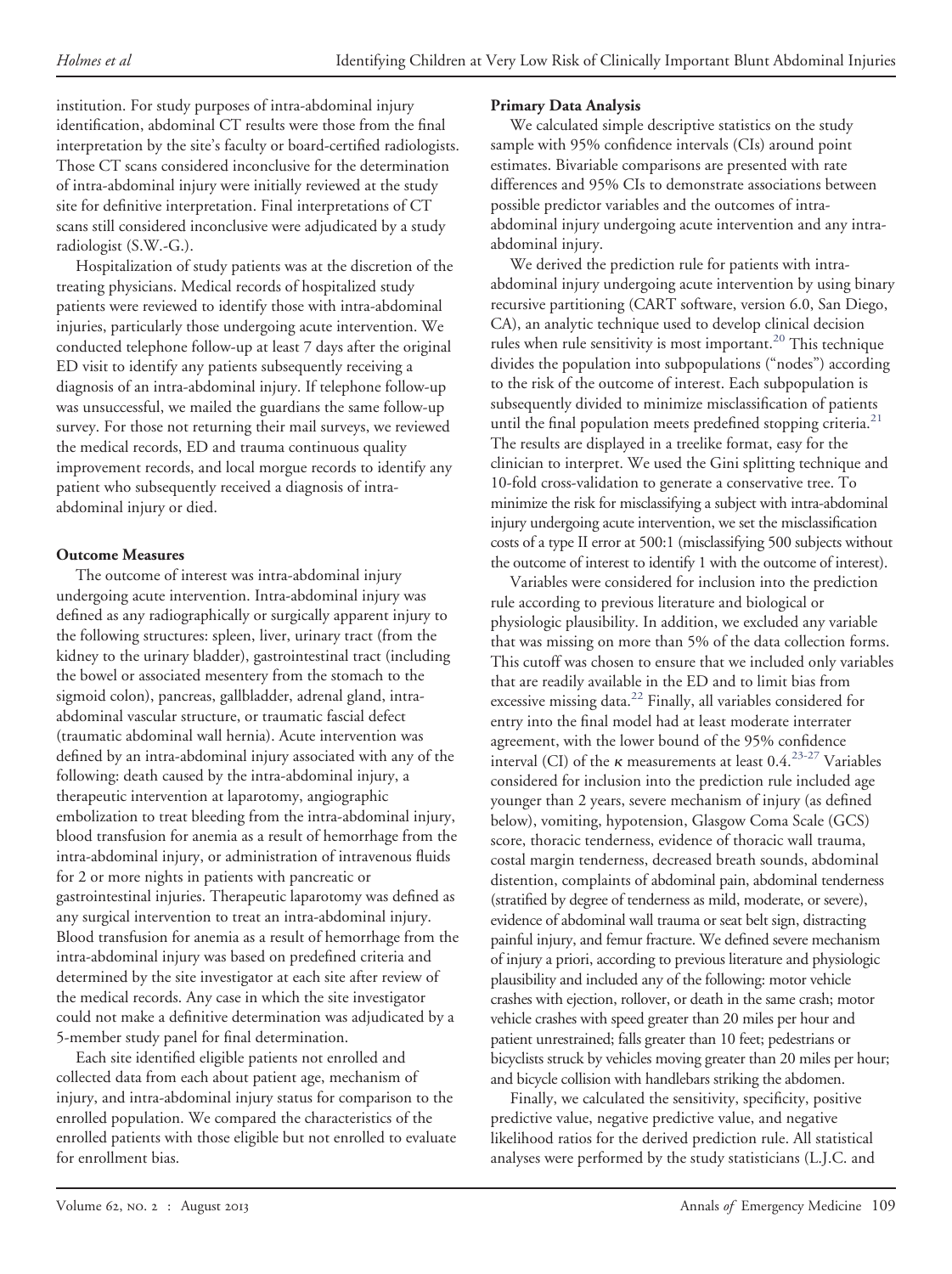

Figure 3. Patient enrollment.

another) at the data coordinating center in conjunction with the principal investigators (J.H. and N.K.).

## **RESULTS**

## **Characteristics of Study Subjects**

Of the 14,882 eligible patients, we enrolled 12,044 (81%) (Figure 3). The median age was 11.1 years (interquartile range 5.8, 15.1 years). Baseline characteristics of enrolled patients are described in Table 1; 5,991 children (50%) were hospitalized and 6,053 (50%) were discharged from the ED. Telephone follow-up was successful for 4,459 (74%) patients discharged from the ED, and the remainder had follow-up performed by mail ( $n=136$ ) or by review of medical records, continuous quality improvement records, trauma registry records, and local morgue records. A total of 2,838 patients were eligible but not enrolled. The median age (enrolled 11.1 years versus not enrolled 11.7 years), rate of abdominal CT in the ED (enrolled 44.7% versus not enrolled 43.5%), and rate of intra-abdominal injury (enrolled 6.3% versus not enrolled 5.8%) were similar between those enrolled and those eligible but not enrolled.

## **Main Results**

Abdominal CT scans were obtained for 5,514 (46%) patients, including 5,380 in the ED, 232 during hospitalization, and 55 after discharge from the ED (some patients with multiple CT scans performed). In total, 761 patients (6.3%; 95% CI 5.9% to 6.8%) were diagnosed with intra-abdominal injuries, including 204 with injuries to more than 1 organ. Specific organ injuries included the spleen 299 (39%), liver 282 (37%), kidney 147 (19%), gastrointestinal tract 115 (15%), adrenal gland 89 (12%), pancreas 51 (7%), intra-abdominal vascular structure 16 (2%), urinary bladder 18 (2%), ureter 4 (0.5%), and gallbladder 4 (0.5%), and a traumatic fascial defect was identified in 4 patients (0.5%). Intraperitoneal fluid

Table 1. Baseline characteristics of study population.

| IAI<br><b>Undergoing</b><br><b>Intervention</b><br>$(n=203)$ | No IAI<br><b>Undergoing</b><br><b>Intervention</b><br>$(n=11,841)$ | Total<br>$(n=12,044)$ |
|--------------------------------------------------------------|--------------------------------------------------------------------|-----------------------|
| 9.9(5.3)                                                     | 10.3(5.4)                                                          | 10.3(5.4)             |
| 10(5)                                                        | 1,157(10)                                                          | 1,167(10)             |
| 125 (62)                                                     | 7,259(61)                                                          | 7,384 (61)            |
|                                                              |                                                                    |                       |
| 18(9)                                                        | 1,273(11)                                                          | 1,291(11)             |
| 119 (59)                                                     | 7,537 (64)                                                         | 7,656 (64)            |
| 66 (33)                                                      | 3,031(26)                                                          | 3,097 (26)            |
|                                                              |                                                                    |                       |
| 0                                                            | 85(1)                                                              | 85(1)                 |
| 4(2)                                                         | 218(2)                                                             | 222(2)                |
| 45 (22)                                                      | 3,699(31)                                                          | 3,744 (31)            |
| 0                                                            | 38(0)                                                              | 38(0)                 |
| 123 (61)                                                     | 6,366(54)                                                          | 6,489(54)             |
| 30(15)                                                       | 976(8)                                                             | 1,006(8)              |
| 1(0)                                                         | 459(4)                                                             | 460(4)                |
|                                                              |                                                                    |                       |
| 91 (45)                                                      | 3,739(32)                                                          | 3,830 (32)            |
| 11(5)                                                        | 1,612(14)                                                          | 1,623 (13)            |
| 4(2)                                                         |                                                                    | 281(2)                |
| 34(17)                                                       | 2,238(19)                                                          | 2,272 (19)            |
| 19(9)                                                        | 739(6)                                                             | 758 (6)               |
| 9(4)                                                         | 593(5)                                                             | 602(5)                |
| 10(5)                                                        | 783(7)                                                             | 793(7)                |
| 18(9)                                                        | 1,673(14)                                                          | 1,691(14)             |
| 7(3)                                                         | 187(2)                                                             | 194(2)                |
| 72 (35)                                                      | 2,646 (22)                                                         | 2,718 (23)            |
|                                                              |                                                                    | 277(2)                |

*IAI,* Intra-abdominal injury; *ATV,* all-terrain vehicle.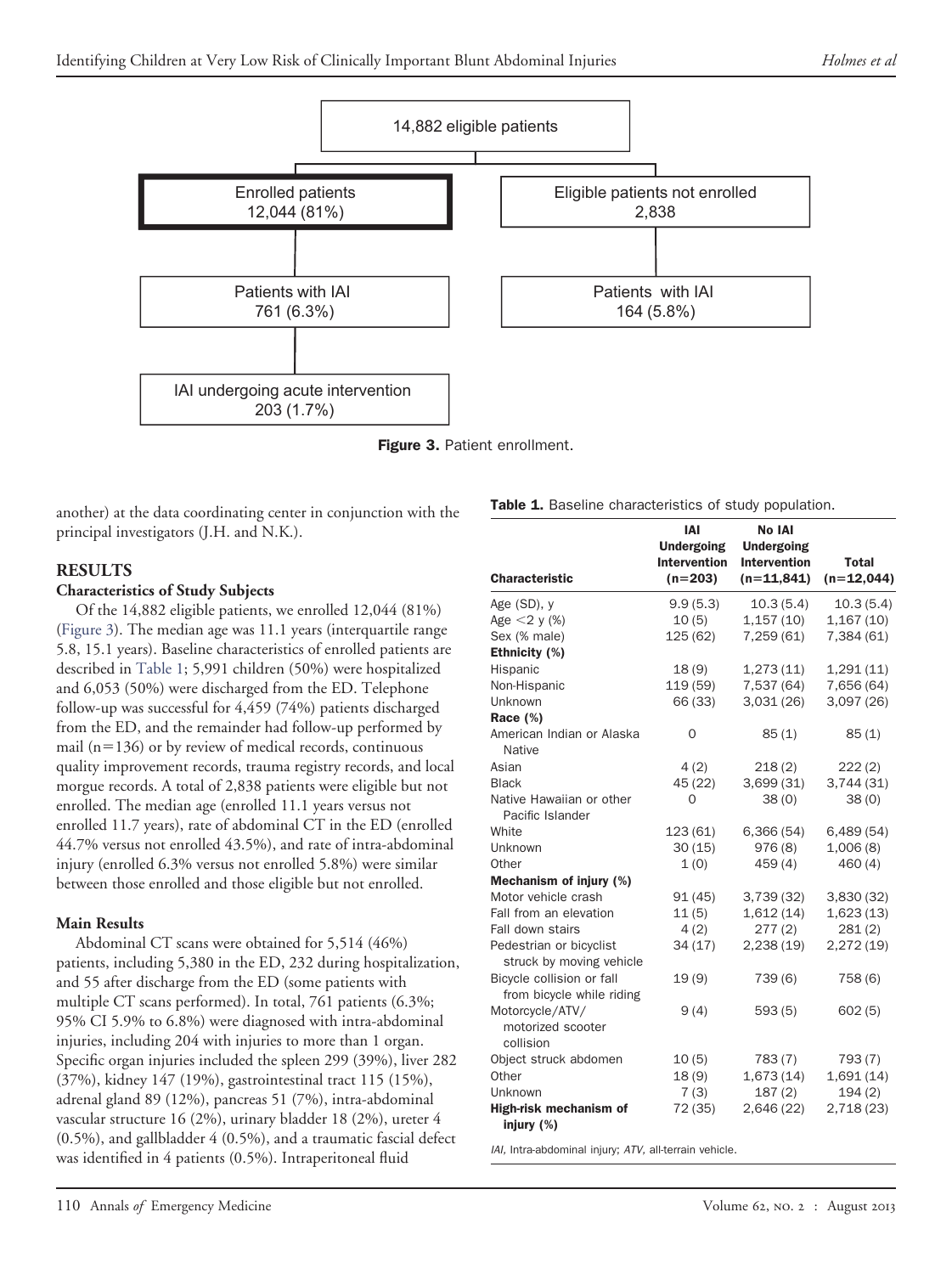(hemoperitoneum) was identified in 568 patients (75%; 95% CI 71.4% to 77.7%) with intra-abdominal injuries.

The primary outcome of interest (intra-abdominal injury undergoing acute intervention) was identified in 203 of the patients (26.7%; 95% CI 23.6% to 30.0%) with intraabdominal injuries, including 103 who had more than 1 of these defining events. Events defining the outcomes in these 203 patients included death as a result of the intra-abdominal injury 9 (4.4%), therapeutic laparotomy 114 (56.6%), angiographic embolization of a bleeding abdominal organ 11 (5.4%), blood transfusion for abdominal hemorrhage 122 (60.1%), and administration of intravenous fluids for greater than or equal to 2 nights for patients with pancreatic or gastrointestinal injuries 79 (38.9%). Information about missing data for the enrolled patients is presented in Table E1 (available online at [http://www.annemergmed.com\)](http://www.annemergmed.com). Bivariable associations between the clinical variables collected and both intraabdominal injury and intra-abdominal injury undergoing acute intervention are presented in Tables E2 and E3 (available online at [http://www.annemergmed.com\)](http://www.annemergmed.com).

Sixteen of the 6,053 patients (0.3%; 95% CI 0.1% to 0.4 %) initially discharged from the ED were subsequently identified with an intra-abdominal injury, including 2 (0.03%; 95% CI 0% to 0.12%) with intra-abdominal injury in need of acute intervention (gastrointestinal tract and spleen injuries). One of these 2 patients with intra-abdominal injury undergoing acute intervention (laparotomy for gastrointestinal tract injury) had an abdominal CT during the initial ED visit, and it was interpreted as normal. Abdominal CT scans were obtained from the ED for 191 of 203 patients (94%; 95% CI 90% to 97%) with intra-abdominal injury undergoing acute intervention. Eleven of the 12 patients who did not undergo abdominal CT scanning in the ED received laparotomy without imaging. One patient with intra-abdominal injury undergoing acute intervention was discharged from the ED without imaging but returned 1 day later and received a diagnosis of a splenic laceration and underwent splenic artery embolization. Abdominal CT scans were obtained in the ED for 542 of 558 patients (97%; 95% CI 95% to 98%) with intra-abdominal injury never undergoing acute intervention and 4,647 of 11,283 patients (41%; 95% CI 40% to 42%) without any intraabdominal injury. Thus, test characteristics of actual abdominal CT ordering for intra-abdominal injury undergoing acute intervention were sensitivity 191 of 192 (99%; 95% CI 97% to 100%) and specificity 6,652 of 11,841 (56%; 95% CI 55% to 57%).

The derived prediction rule consisted of the following 7 variables, in descending order of importance (Figure 4): evidence of abdominal wall trauma or seat belt sign, GCS score less than 14, abdominal tenderness, evidence of thoracic wall trauma, complaints of abdominal pain, decreased breath sounds, and vomiting. All 7 variables in the derived rule had substantial interrater agreement, with  $\kappa$  values all greater than 0.6 and lower bounds of the 95% CI above  $0.4.^{26,27}$ 

The test characteristics (sensitivity, specificity, positive and negative predictive values, and positive and negative likelihood ratios) of the prediction rule are demonstrated in Figure 4. Five thousand thirty-four patients (42%) were at very low risk for intra-abdominal injury undergoing acute intervention as identified by the absence of any prediction rule variables, and 1,254 of these patients (25%) nevertheless underwent abdominal CT scanning during their ED evaluation. This represents 23% of all the CTs performed on the study patients. If all patients positive for 1 or more of the prediction rule variables underwent abdominal CT and patients negative for the prediction rule did not, a total of 7,010 patients (58%) would undergo abdominal CT scanning. This type of strict application would result in a substantial increase in abdominal CT scanning. However, the intent of the rule is to identify patients at very low risk of important injuries who do not need CT imaging and is not meant to suggest that all patients with 1 or more variables undergo CT imaging.

Figure 5 provides the risk of intra-abdominal injury undergoing acute intervention, stratified by specific rule criteria. Table 2 details the number of patients with intra-abdominal injury undergoing acute intervention stratified by the number of variables present. The frequency of intra-abdominal injury undergoing acute intervention increases as the number of rule variables increases. Clinical characteristics of the 6 patients with intra-abdominal injury undergoing acute intervention who were considered very low risk (no rule variables present) by the prediction rule are presented in Table 3. Five of the 6 patients with intra-abdominal injury undergoing acute intervention who were categorized as very low risk by the prediction rule had laboratory abnormalities (hematuria or elevated liver transaminase levels) suggestive of the presence of intraabdominal injury, and all 6 had hemoperitoneum.

Although the rule was derived to identify patients at low risk for intra-abdominal injury undergoing acute intervention, we also assessed the performance of the rule for identifying children with any intra-abdominal injury (undergoing intervention or not), which yielded the following test characteristics: sensitivity 704 of 761 (92.5%; 95% CI 90.4% to 94.3%), specificity 4,977 of 11,283 (44.1%; 95% CI 43.2% to 45.0%), positive predictive value 704 of 7,010 (10.0%; 95% CI 9.3% to 10.8%), and negative predictive value 4,977 of 5,034 (98.9%; 95% CI 98.5% to 99.1%).

## **LIMITATIONS**

This study has some limitations. We did not include laboratory testing or abdominal ultrasonography (focused assessment sonography for trauma [FAST]) as possible predictor variables because of variability in the use of these tests among centers and our inability to establish uniformity around laboratory and FAST use in all participating sites for purposes of this study. Previous studies, however, suggest that laboratory testing and the FAST examination may play an important role in risk stratifying children with blunt torso trauma for intraabdominal injury.<sup>10,15-18</sup> In fact, 5 of the 6 patients with intra-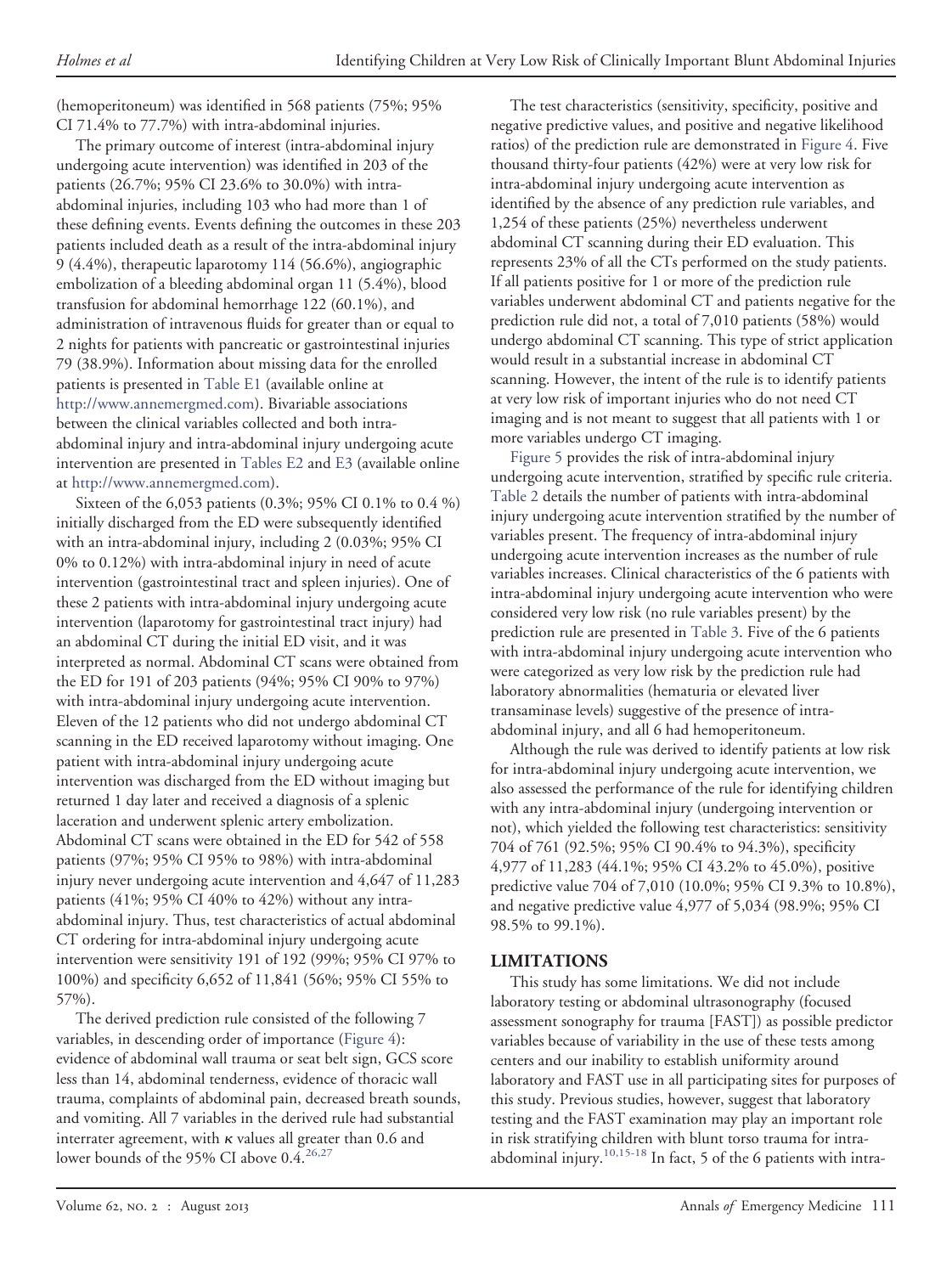

Figure 4. Prediction tree for children with IAI undergoing acute intervention. The final box identifies the very-low-risk population.

abdominal injury undergoing acute intervention who were categorized as low risk by the current prediction rule had laboratory abnormalities that would suggest the possibility of an intra-abdominal injury and likely would not be missed in practice. Furthermore, laboratory resources and particularly FAST expertise are not immediately available to all clinicians evaluating injured children, and therefore creating a prediction rule with these variables would not be universally applicable. As such, the prediction rule is based totally on history and physical

examination variables and is thus widely generalizable, which is one of its strengths. All children with intra-abdominal injury undergoing acute intervention missed by the decision rule, however, had hemoperitoneum, highlighting the potential utility of the FAST examination, and all also had distracting painful injuries, alcohol intoxication, hematuria, or elevated liver enzyme levels (Table 3), suggesting that the "miss rate" would actually be much lower in practice. Screening those children who are negative for the rule but whom the clinician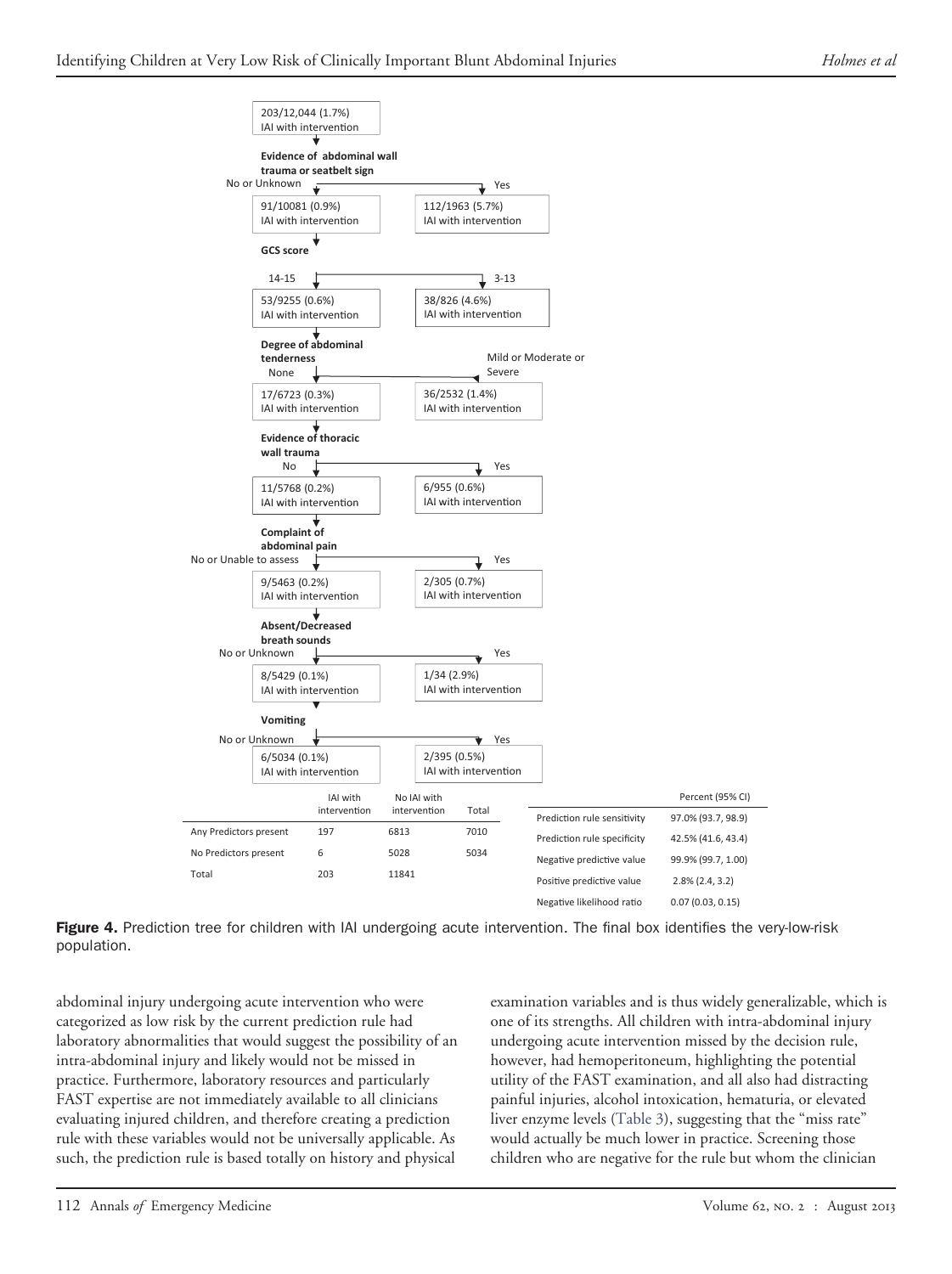

Figure 5. Clinical risk stratification of children with blunt torso trauma.

Table 2. Risk of IAI undergoing acute intervention according to the number of prediction rule variables present.

| Number of                |              | <b>IAI Acute</b>    |                    |
|--------------------------|--------------|---------------------|--------------------|
| <b>Variables Present</b> | Patients (%) | <b>Intervention</b> | % (95% CI)         |
|                          | 5,040(41.9)  | 6                   | $0.1(0.04 - 0.3)$  |
|                          | 2,679(22.2)  | 37                  | $1.4(1.0-1.9)$     |
| $\mathcal{P}$            | 2,576(21.4)  | 47                  | $1.8(1.3 - 2.4)$   |
| 3                        | 1,280(10.6)  | 57                  | $4.5(3.4 - 5.7)$   |
| 4 or more                | 469(3.9)     | 56                  | $11.9(9.2 - 15.2)$ |

nevertheless considers at risk for intra-abdominal injury with the FAST or laboratory testing would further limit missed injuries. It is likely that a prediction rule with better test characteristics could be derived if laboratory screening or the FAST examination were included.<sup>16,17,28,29</sup>

We could not mandate uniform CT use in this study for ethical reasons. As a result, some minor, clinically silent intraabdominal injuries may have been missed. However, because we had a clinical, patient-oriented outcome (intra-abdominal injury undergoing acute intervention), missed minor intra-abdominal injuries did not affect our primary endpoint. The importance of these "missed" intra-abdominal injuries is unclear, and many clinicians would be willing to miss minor intra-abdominal injuries that do not require specific therapy. In fact, a particular strength of the study was that we derived the prediction rule with a patient-oriented outcome (intra-abdominal injury undergoing acute intervention) and not a disease-oriented outcome (any intra-abdominal injury regardless of need for intervention). Using the patient-oriented outcome minimizes bias occurring with false-positive abdominal CT scan results.

Finally, the prediction rule was derived in highly specialized trauma referral centers with pediatric trauma expertise and designation, and by general and pediatric emergency physicians accustomed to pediatric trauma patients. It is likely that the prediction rule would be of greater use in centers with less pediatric trauma experience.

## **DISCUSSION**

We derived a clinical prediction rule that risk stratifies children for intra-abdominal injury undergoing acute intervention after blunt torso trauma. Those children without any of the historical or physical examination findings in the prediction rule are at very low risk (6/5,028, or 0.1%) for intraabdominal injury undergoing acute intervention, and therefore abdominal CT is generally not warranted for them. Twentythree percent of the abdominal CT scans performed were obtained in the very-low-risk patients. This suggests that there is substantial potential for reducing unnecessary abdominal CT scanning in children after blunt torso trauma because the purpose of the current prediction rule was to identify low-risk children in whom CT could generally be obviated. For children not at low risk, the rule is meant to be assistive for the clinician by providing evidence to aid clinical decisionmaking. The rule is not intended to suggest that all those who screen positive for 1 or more rule variables must undergo abdominal CT scanning. Such a practice would increase the rate of abdominal CT scanning and is not recommended. Ultimately, the rule helps match the risk of radiation with the risk of intra-abdominal injury in that CT scan use should be minimized in patients who are at very low risk by the prediction rule.

Previous research suggests that risk stratifying children with blunt abdominal trauma is possible.<sup>10,15-18</sup> These studies, however, are limited by small sample sizes, being performed at single centers, or retrospective designs. In addition, they use a combination of patient history, physical examination variables, and laboratory screening tests. In the current study, we relied solely on clinical variables available during initial ED evaluation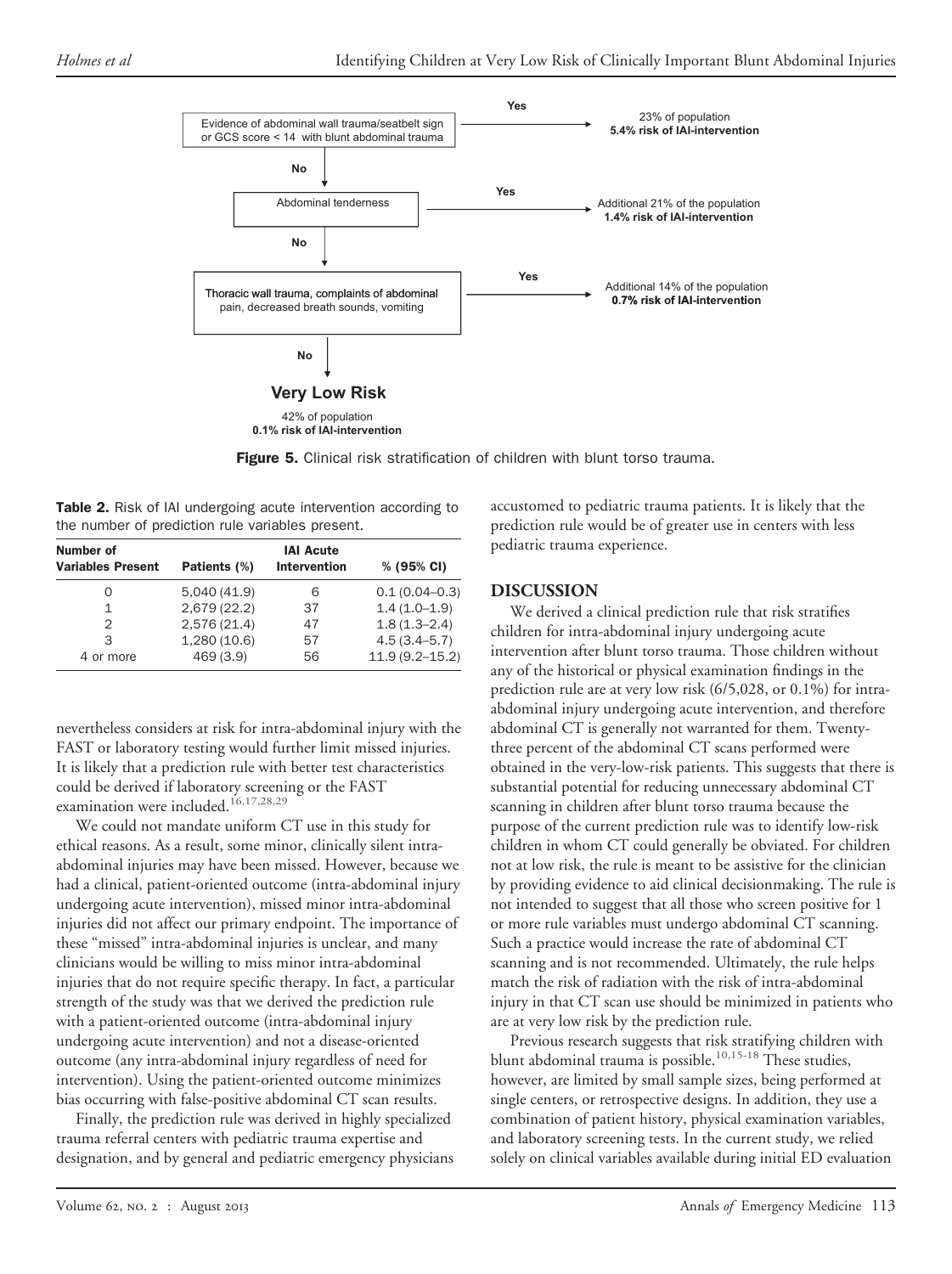| Age,<br>Years | <b>Mechanism</b>                                             | <b>Additional Clinical Findings</b>                                                                     | <b>Abdominal Injury</b>                     | <b>Therapy Provided</b>                                                                   |  |
|---------------|--------------------------------------------------------------|---------------------------------------------------------------------------------------------------------|---------------------------------------------|-------------------------------------------------------------------------------------------|--|
| 2             | Pedestrian/bicyclist struck by<br>vehicle traveling 5-20 mph | Gross hematuria                                                                                         | Kidney, hemoperitoneum                      | <b>Blood transfusion</b>                                                                  |  |
| 2             | Fell down $\leq$ 5 stairs<br>(nonaccidental trauma)          | Distracting painful injury, $AST = 255$ ,<br>$ALT = 368$                                                | Liver, gastrointestinal,<br>hemoperitoneum  | Intravenous fluids $\geq$ nights                                                          |  |
| 16            | Motorcycle/ATV/motorized<br>scooter collision                | Distracting painful injury (femur fracture),<br>required nonabdominal surgery,<br>hematuria (5 RBC/hpf) | Spleen, gastrointestinal,<br>hemoperitoneum | Angiographic embolization,<br>blood transfusion,<br>intravenous fluids $\geq$ 2<br>nights |  |
| 17            | Rollover MVC, patient<br>wearing seat belt                   | Alcohol intoxication, hematuria (RBCs)<br>too numerous to count/hpf)                                    | Spleen, hemoperitoneum                      | Angiographic embolization                                                                 |  |
| 17            | <b>MVC</b>                                                   | Distracting painful injury (rib fracture),<br>required nonabdominal surgery,<br>hematuria (10 RBC/hpf)  | Spleen, kidney,<br>hemoperitoneum           | Angiographic embolization                                                                 |  |
| 17            | Ejected in a MVC                                             | Alcohol intoxication, thoracic tenderness,<br>required nonabdominal surgery                             | Spleen, hemoperitoneum                      | Angiographic embolization                                                                 |  |

| Table 3. Characteristics of the children with IAI undergoing acute intervention not identified by the prediction rule. |  |  |  |  |  |
|------------------------------------------------------------------------------------------------------------------------|--|--|--|--|--|
|                                                                                                                        |  |  |  |  |  |

*ALT,* Alanine aminotransferase; *AST,* aspartate aminotransferase; *hpf,* high-powered field; *MVC,* motor vehicle crash; *mph,* miles per hour.

and did not include laboratory or radiography results. Patient history and physical examination variables in the prediction rule are available to all clinicians evaluating injured children, regardless of location and resources, which enhances the generalizability of the results and the applicability to numerous clinical settings.

Clinicians identified almost all children with intra-abdominal injury undergoing acute intervention because only 1 patient was discharged home and returned with a missed intra-abdominal injury undergoing acute intervention. The remaining patients were all identified during ED evaluation or at laparotomy. Clinicians, however, frequently obtained abdominal CT scan for children at low risks of intra-abdominal injury undergoing acute intervention, exposing children with very low risk of important injuries to unnecessary radiation risk. Those children who have none of the variables in the prediction rule are at very low risk for intra-abdominal injury undergoing acute intervention and therefore abdominal CT is generally unwarranted. In the cohort of children with no variables in the prediction rule, the risk of intra-abdominal injury undergoing acute intervention was just 0.1%, which is less than the risk of radiation-induced malignancy from a single, current-generation abdominal CT scan.<sup>12-14</sup> However, because the risk for intraabdominal injury undergoing acute intervention is not zero in the low-risk group, clinicians should carefully consider which of these children may benefit from screening laboratory tests or FAST evaluation and provide all patients being discharged from the ED with proper instructions about indications to return for medical care. Patients admitted for other injuries should also be carefully assessed for intra-abdominal injury to avoid complications associated with missed or delayed diagnosis of intra-abdominal injury.

Furthermore, the data provide the evidence for further risk stratification of those children who may have 1 or more variables in the prediction rule. However, patients who

screen positive for the clinical prediction rule do not necessarily require abdominal CT scanning. Management of these children, and specifically decisionmaking around CT use, can be based on the specific risks of intra-abdominal injury identified in this large study, as well as on clinician judgment and risk tolerance and guardian preference. That is, the rule is meant to be assistive rather than directive in the management of these patients. This can lead to more appropriate, evidence-based, patient-centered ED evaluations and resource use. Depending on the number and type of variables present, clinician and patient or parent preferences, and other factors, these patients may be observed without CT, further risk stratified with laboratory screening tests or the FAST examination, or undergo abdominal CT. We believe that prediction rules aid and empower clinicians by providing evidence with regard to risk but must be used in conjunction with sound clinical judgment to provide optimal care (ie, prediction rules are not meant to be blindly followed, but rather are assistive decision tools).

Both Figure 5 and Table 2 provide levels of risk for combinations of criteria. As is apparent, risk of intra-abdominal injury undergoing acute intervention increases as the number of variables increases. Patients with blunt abdominal trauma and decreased mental status or physical findings of abdominal wall trauma (abdominal ecchymosis, abrasion, seat belt sign, etc) are at highest risk of intra-abdominal injury, according to the rule. Further abdominal evaluation for these patients is indicated and abdominal CT is warranted in many. However, children with GCS scores greater than or equal to 14 and without evidence of abdominal wall trauma but with evidence of other variables in the prediction rule are at lower risk and ED evaluation should be appropriately modified. Within this cohort, patients with abdominal tenderness (especially moderate to severe) are at highest risk, and additional evaluation (with laboratory tests or the FAST examination) is warranted, along with consideration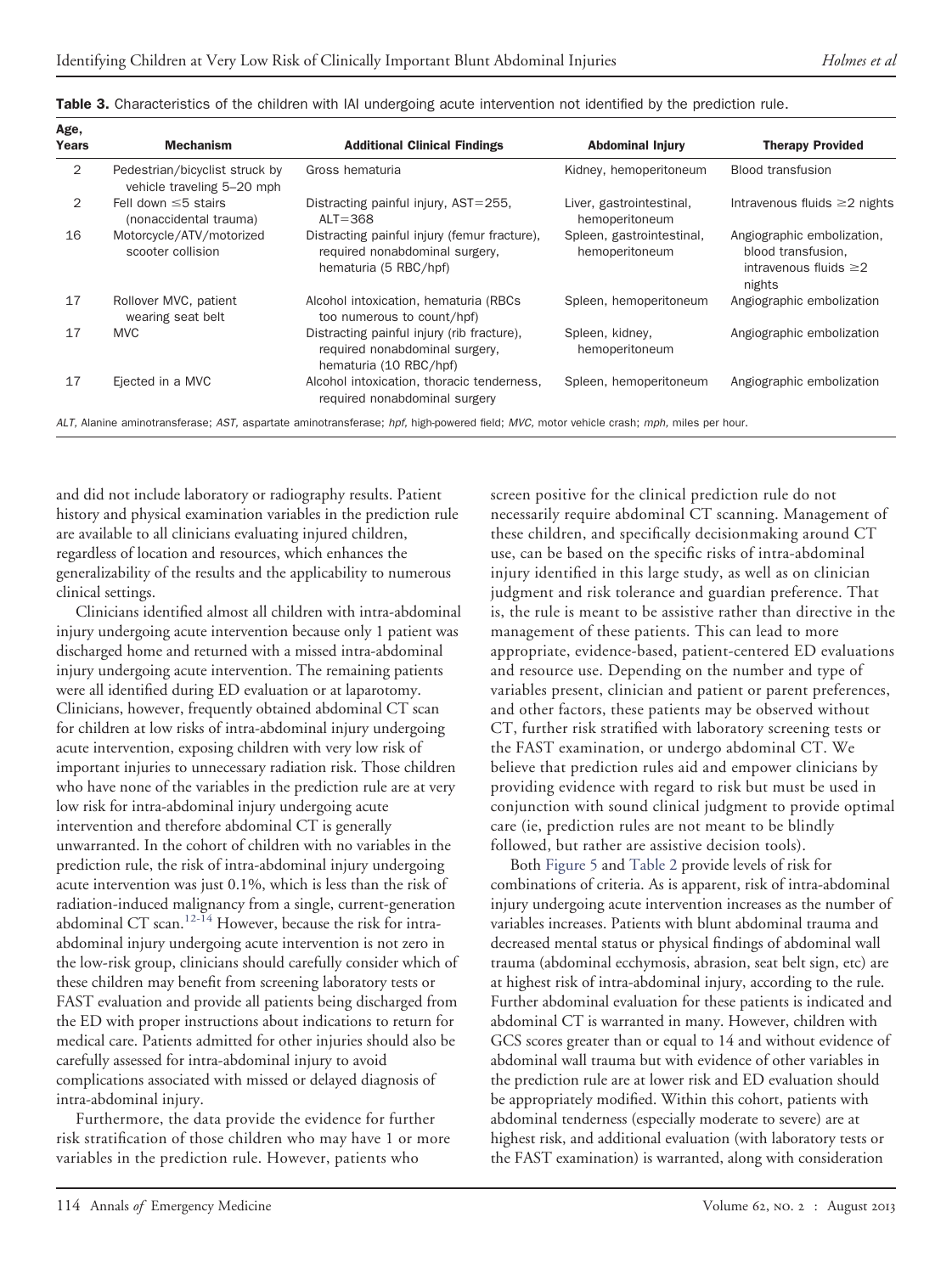of abdominal CT. In the remaining patients with lower-risk variables in the prediction rule present, the risk of intraabdominal injury undergoing acute intervention is less than 1%. In this group of patients, clinicians should individualize evaluation strategies, which may include laboratory screening tests, the FAST examination, or a period of observation.

Screening strategies in low-risk patients depends on many issues, including but not limited to available local resources, physician comfort with caring for children with trauma, followup availability, clinician and patient or guardian preferences about tradeoffs between risk of missing injuries and radiation risk, and clinician and parent or guardian willingness to tolerate missing some intra-abdominal injuries that do not require any acute intervention. Certain laboratory tests that can be useful to further risk stratify patients include the hematocrit, urinalysis for hematuria, and liver transaminases.<sup>10,15-18</sup> The FAST examination serves as a screening test to risk stratify patients for intra-abdominal injury and had a negative likelihood ratio of 0.2 in a large meta-analysis of children with blunt abdominal trauma.<sup>30</sup> Such a negative likelihood ratio suggests that a normal FAST examination in patients with a pre-FAST risk for intra-abdominal injury of approximately 1% may indicate such a low risk for intra-abdominal injury that CT is unlikely to be necessary.<sup>30</sup> Some clinicians may wish to use a strategy of observation (instead of abdominal CT) for patients who have 1 or more variables in the rule but nevertheless remain at low risk. A period of ED observation has been shown to decrease cranial CT use in children with minor blunt head trauma without increasing the risk of missing injuries, $31$  although it is unclear whether this can be generalized to abdominal CT in the setting of blunt abdominal trauma.

In summary, a prediction rule consisting of 7 patient history and physical examination variables and without laboratory or ultrasonographic information identifies a population of children with blunt torso trauma at very low risk for intra-abdominal injury undergoing acute intervention. These findings require external validation before implementation.

*The authors acknowledge the research coordinators in PECARN, without whose dedication and hard work this study would not have been possible; and all the clinicians around the PECARN who enrolled children in this study.*

## *Supervising editor:* Steven M. Green, MD

*Author affiliations:* From the Department Emergency Medicine (Holmes, Sokolove, Kuppermann), the Department of Surgery (Wisner), the Department of Radiology (Wootton-Gorges), and the Department of Pediatrics (Kuppermann), UC Davis School of Medicine, Sacramento, CA; the Department of Pediatrics, State University of New York at Buffalo School of Medicine, Buffalo, NY (Lillis); the Department of Emergency Medicine, Howard County General Hospital, Columbia, MD (Monroe); the

Department of Emergency Medicine, University of Michigan School of Medicine and Hurley Medical Center, Flint, MI (Borgialli); the Department of Pediatrics, Cincinnati Children's Hospital, Cincinnati, OH (Kerrey); the Department of Pediatrics, Wayne State University School of Medicine, Detroit, MI (Mahajan); the Department of Pediatrics, University of Utah School of Medicine, Salt Lake City, UT (Adelgais, Cook, Dean); the Department of Pediatrics, University of Pennsylvania School of Medicine, Philadelphia, PA (Ellison); the Department of Pediatrics, Medical College of Wisconsin, Milwaukee, WI (Yen); the Department of Pediatrics and Emergency Medicine, Children's National Medical Center, Washington, DC (Atabaki); the Department of Surgery, University of Maryland Medical Center, Shock Trauma, Baltimore, MD (Menaker); the Department of Pediatrics, Nationwide Children's Hospital, Columbus, OH (Bonsu); the Department of Pediatrics, Washington University School of Medicine, St. Louis, MO (Quayle); the Department of Pediatrics, University of Rochester School of Medicine, Rochester, NY (Garcia); the Department of Emergency Medicine (Rogers) and Department of Surgery (Ehrlich), University of Michigan School of Medicine, Ann Arbor, MI; the Department of Pediatrics, Albert Einstein College of Medicine, Bronx, NY (Blumberg); the Department of Pediatrics, Harvard School of Medicine, Boston, MA (Lee); the Department of Pediatrics and Emergency Medicine, NYU School of Medicine, New York, NY (Tunik); the Department of Emergency Medicine, Helen DeVos Children's Hospital, Grand Rapids, MI (Kooistra); the Department of Pediatrics, Columbia University College of Physicians and Surgeons, New York, NY (Kwok, Dayan); and the Department of Surgery, Columbia University Medical Center at Harlem Medical Center, New York, NY (Cooper).

*Author contributions:* JFH obtained grant funding for the project and drafted the article. JFH and NK conceived the study. JFH, NK, DB, DM, AME, MD, DHW, and PE designed the study. JFH, NK, KL, DM, DB, BTK, PM, KA, AME, KY, SA, JM, BB, KSQ, MG, AR, SB, LL, MT, JK, MK, PES, DHW, PE, AC, PSD, and SW-G acquired data for the study. LJC, JFH, and NK had full access to the data in the study and take responsibility for the integrity of the data and the accuracy of the data analysis. JFH, NK, LJC, and MD participated in data analysis and interpreted the data. JFH and LJC created the figures. JFH and NK performed the literature search. JFH, NK, KL, DM, DB, BTK, PM, KA, AME, KY, SA, JM, BB, KSQ, MG, AR, SB, LL, MT, JK, MK, LJC, MD, PES, DHW, PE, AC, PSD, and SW-G critically revised the article. JFH, NK, KL, DM, DB, BTK, PM, KA, AME, KY, SA, JM, BB, KSQ, MG, AR, SB, LL, MT, JK, MK, LJC, and MD provided study supervision. JFH takes responsibility for the paper as a whole.

*Funding and support:* By *Annals* policy, all authors are required to disclose any and all commercial, financial, and other relationships in any way related to the subject of this article as per ICMJE conflict of interest guidelines (see [www.icmje.org\)](http://www.icmje.org). The authors have stated that no such relationships exist. This work was supported by a grant from the Centers for Disease Control and Injury Prevention (1 R49CE00100201). The Pediatric Emergency Care Applied Research Network is supported by the Health Resources and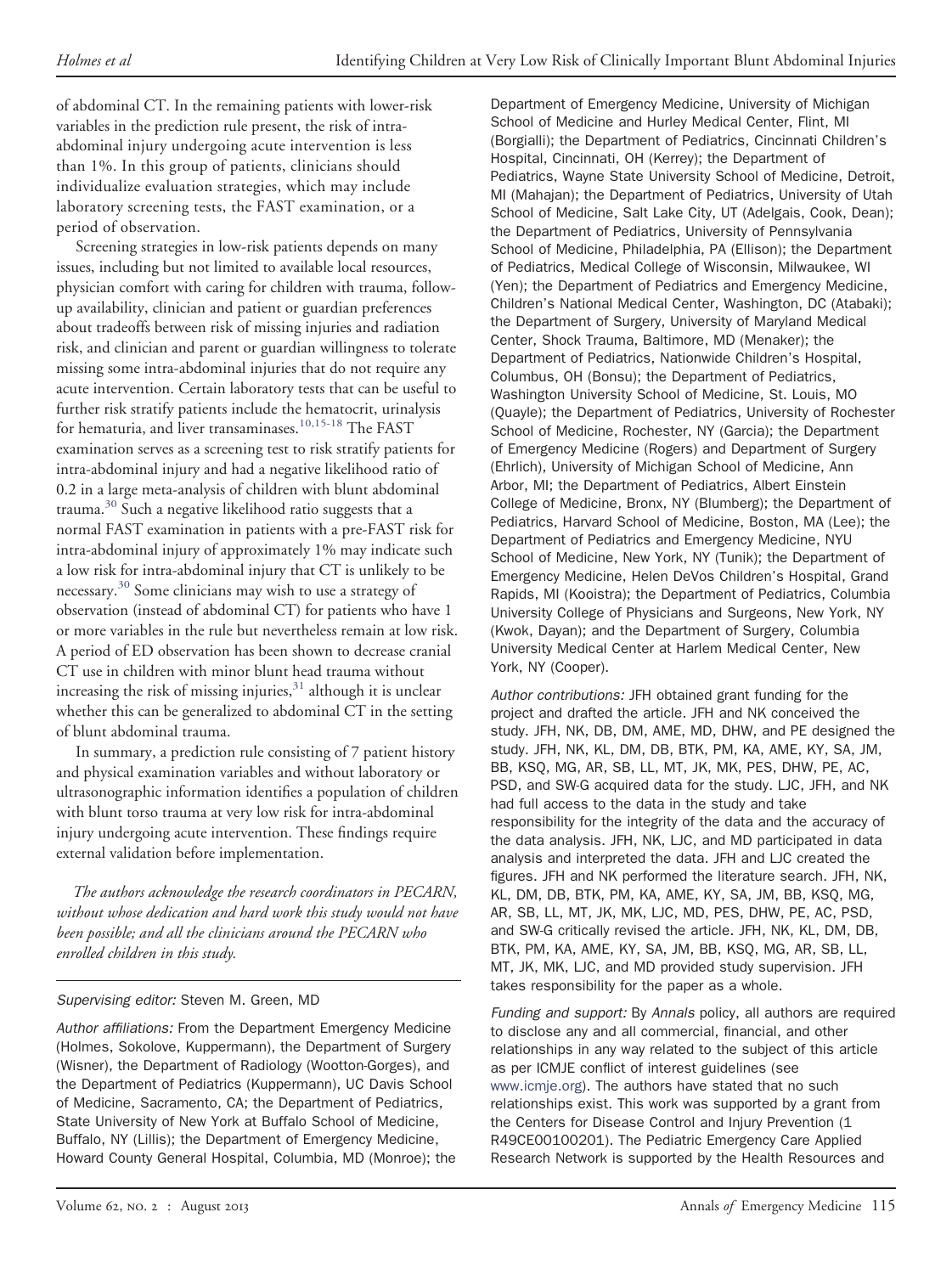Services Administration, Maternal and Child Health Bureau, Emergency Medical Services for Children Program through the following cooperative agreements: U03MC00001, U03MC00003, U03MC00006, U03MC00007, U03MC00008, U03MC22684, and U03MC22685.

*Publication dates:* Received for publication June 6, 2012. Revisions received August 21, 2012; October 4, 2012; and November 5, 2012. Accepted for publication November 13, 2012. Available online February 1, 2013.

Presented at the Pediatric Academic Societies annual meeting, May 2011, Denver, CO; and the Society for Academic Emergency Medicine annual meeting, June 2011, Boston, MA.

*Address for correspondence:* James F. Holmes, MD, MPH, E-mail [jfholmes@ucdavis.edu.](mailto:jfholmes@ucdavis.edu)

#### REFERENCES

- 1. Heron M. Deaths: leading causes for 2007. *Natl Vital Stat Rep*. 2011;59:1-95.
- 2. Blackwell CD, Gorelick M, Holmes JF, et al. Pediatric head trauma: changes in use of computed tomography in emergency departments in the United States over time. *Ann Emerg Med*. 2007;49:320-324.
- 3. Broder J, Fordham LA, Warshauer DM. Increasing utilization of computed tomography in the pediatric emergency department, 2000-2006. *Emerg Radiol*. 2007;14:227-232.
- 4. Broder J, Warshauer DM. Increasing utilization of computed tomography in the adult emergency department, 2000-2005. *Emerg Radiol*. 2006;13:25-30.
- 5. Korley FK, Pham JC, Kirsch TD. Use of advanced radiology during visits to US emergency departments for injury-related conditions, 1998-2007. *JAMA*. 2010;304:1465-1471.
- 6. Jhirad R, Boone D. Computed tomography for evaluating blunt abdominal trauma in the low-volume nondesignated trauma center: the procedure of choice? *J Trauma*. 1998;45:64-68.
- 7. Jindal A, Velmahos GC, Rofougaran R. Computed tomography for evaluation of mild to moderate pediatric trauma: are we overusing it? *World J Surg*. 2002;26:13-16.
- 8. Neish AS, Taylor GA, Lund DP, et al. Effect of CT information on the diagnosis and management of acute abdominal injury in children. *Radiology*. 1998;206:327-331.
- 9. Stuhlfaut JW, Anderson SW, Soto JA. Blunt abdominal trauma: current imaging techniques and CT findings in patients with solid organ, bowel, and mesenteric injury. *Semin Ultrasound CT MR*. 2007;28:115-129.
- 10. Taylor GA, O'Donnell R, Sivit CJ, et al. Abdominal injury score: a clinical score for the assignment of risk in children after blunt trauma. *Radiology*. 1994;190:689-694.
- 11. Larson DB, Johnson LW, Schnell BM, et al. Rising use of CT in child visits to the emergency department in the United States, 1995-2008. *Radiology*. 2011;259:793-801.
- 12. Brenner DJ, Hall EJ. Computed tomography—an increasing source of radiation exposure. *N Engl J Med*. 2007;357:2277-2284.
- 13. Frush DP, Frush KS. The ALARA concept in pediatric imaging: building bridges between radiology and emergency medicine: consensus conference on imaging safety and quality for children in the emergency setting, Feb. *23-24*, 2008, Orlando, FL— executive summary. *Pediatr Radiol.* 2008;38(suppl 4):S629 – 632.
- 14. Committee to Assess Health Risks From Exposure to Low Levels of Ionizing Radiation NRC. *Health Risks From Exposure to Low*

*Levels of Ionizing Radiation: BEIR VII, Phase 2*. Washington, DC: National Academies Press; 2006.

- 15. Cotton BA, Beckert BW, Smith MK, et al. The utility of clinical and laboratory data for predicting intraabdominal injury among children. *J Trauma*. 2004;56:1068-1074; discussion 1074 –1075.
- 16. Holmes JF, Mao A, Awasthi S, et al. Validation of a prediction rule for the identification of children with intra-abdominal injuries after blunt torso trauma. *Ann Emerg Med*. 2009;54:528-533.
- 17. Holmes JF, Sokolove PE, Brant WE, et al. Identification of children with intra-abdominal injuries after blunt trauma. *Ann Emerg Med*. 2002;39:500-509.
- 18. Isaacman DJ, Scarfone RJ, Kost SI, et al. Utility of routine laboratory testing for detecting intra-abdominal injury in the pediatric trauma patient. *Pediatrics*. 1993;92:691-694.
- 19. The Pediatric Emergency Care Applied Research Network (PECARN): rationale, development, and first steps. *Acad Emerg Med*. 2003;10:661-668.
- 20. Stiell IG, Wells GA. Methodologic standards for the development of clinical decision rules in emergency medicine. *Ann Emerg Med*. 1999;33:437-447.
- 21. Brieman L, Friedman JH, Olshen RA, et al. *Classification and Regression Trees*. Washington, DC: Chapman & Hall; 1984.
- 22. Gorelick MH. Bias arising from missing data in predictive models. *Acad Emerg Med*. 2002;9:483-484.
- 23. Gorelick MH, Atabaki SM, Hoyle J, et al. Interobserver agreement in assessment of clinical variables in children with blunt head trauma. *Acad Emerg Med*. 2008;15:812-818.
- 24. Holmes JF. Clinical prediction rules. In: Li G, Baker SP, eds. *Injury Research: Theories, Methods, Approaches*. New York, NY: Springer; 2012:317-336.
- 25. Kuppermann N, Holmes JF, Dayan PS, et al. Identification of children at very low risk of clinically-important brain injuries after head trauma: a prospective cohort study. *Lancet*. 2009;374: 1160-1170.
- 26. Yen K, Kuppermann N, Lillis K, et al. Inter-observer agreement in clinical assessment of children with blunt abdominal trauma. *Acad Emerg Med*. 2013. In press.
- 27. Landis JR, Koch GG. The measurement of observer agreement for categorical data. *Biometrics*. 1977;33:159-174.
- 28. Holmes JF, Sokolove PE, Land C, et al. Identification of intraabdominal injuries in children hospitalized following blunt torso trauma. *Acad Emerg Med*. 1999;6:799-806.
- 29. Taylor GA, Eichelberger MR, O'Donnell R, et al. Indications for computed tomography in children with blunt abdominal trauma. *Ann Surg*. 1991;213:212-218.
- 30. Holmes JF, Gladman A, Chang CH. Performance of abdominal ultrasonography in pediatric blunt trauma patients: a metaanalysis. *J Pediatr Surg*. 2007;42:1588-1594.
- 31. Nigrovic LE, Schunk JE, Foerster A, et al. The effect of observation on cranial computed tomography utilization for children after blunt head trauma. *Pediatrics*. 2011;127: 1067-1073.
- 32. US Department of Health and Human Services NIH, National Heart, Lung, and Blood Institute, National High Blood Pressure Education Program. *The Fourth Report on the Diagnosis, Evaluation, and Treatment of High Blood Pressure in Children and Adolescents*. Bethesda, MD: National Heart, Lung, & Blood Institute; 2005:8 –15.
- 33. Teasdale G, Jennett B. Assessment of coma and impaired consciousness. A practical scale. *Lancet*. 1974;2:81.
- 34. James HE. Neurologic evaluation and support in the child with an acute brain insult. *Pediatr Ann*. 1986;15:16-22.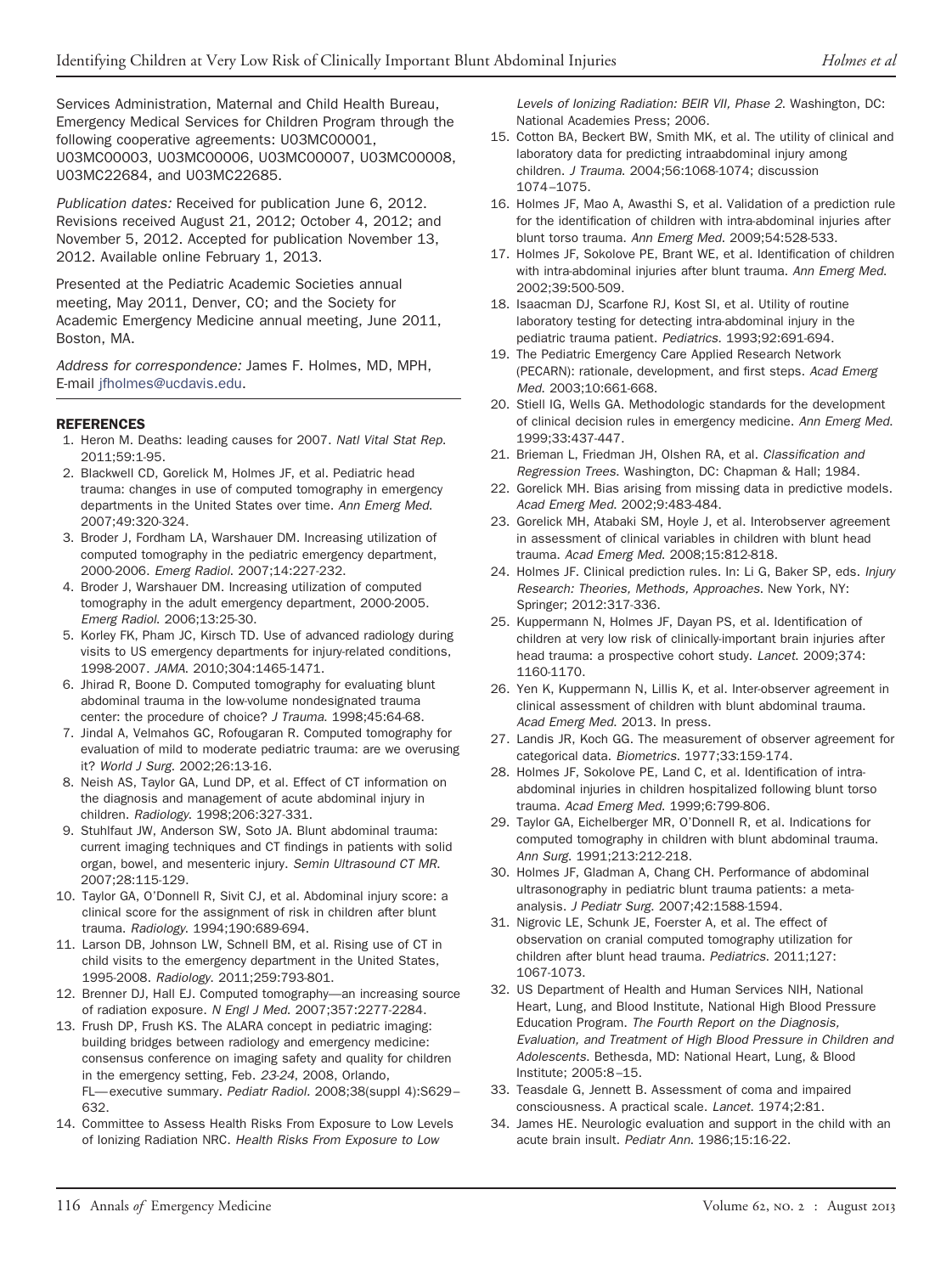# **APPENDIX**

Participating centers and site investigators are listed below in alphabetical order: Bellevue Hospital Center (M. Tunik); Children's Hospital Boston (L. Lee); Children's Hospital of Michigan (P. Mahajan); Children's Hospital of New York–Presbyterian (M. Kwok); Children's Hospital of Philadelphia (F. Nadel); Children's National Medical Center (S. Atabaki); Cincinnati Children's Hospital Medical Center (B. Kerrey); DeVos Children's Hospital (J. Kooistra); Howard County Medical Center (D. Monroe); Hurley Medical Center (D. Borgialli); Jacobi Medical Center (S. Blumberg); Medical College of Wisconsin/Children's Hospital of Wisconsin (K. Yen); Nationwide Children's Hospital (B. Bonsu); University of California Davis Medical Center (N. Kuppermann, J. Holmes); University of Maryland (J. Menaker); University of Michigan (A. Rodgers); University of Rochester (M. Garcia); University of Utah/Primary Children's Medical Center (K. Adelgais); Washington University/St. Louis Children's Hospital (K. Quayle); Women and Children's Hospital of Buffalo (K. Lillis).

We acknowledge the efforts of the following individuals participating in PECARN at the time this study was initiated:

PECARN Steering Committee: N. Kuppermann, Chair; E. Alpern, D. Borgialli, J. Callahan, J. Chamberlain, P. Dayan, J. M. Dean, M. Gerardi, M. Gorelick, J. Hoyle, E. Jacobs, D. Jaffe, R. Lichenstein, K. Lillis, P. Mahajan, R. Maio, D. Monroe, R. Ruddy, R. Stanley, M. Tunik, A. Walker. MCHB/EMSC liaisons: D. Kavanaugh, H. Park

Central Data Management and Coordinating Center (CD-MCC): M. Dean, R. Holubkov, S. Knight, A. Donaldson, S. Zuspan, M. Miskin, J. Wade, A. Jones, M. Fjelstad

Feasibility and Budget Subcommittee (FABS): T. Singh, Chair; A. Drongowski, L. Fukushima, E. Kim, D. Monroe, G. O'Gara, H. Rincon, M. Tunik, S. Zuspan

Grants and Publications Subcommittee (GAPS): M. Gorelick, Chair; E. Alpern, D. Borgialli, K. Brown, L. Cimpello, A. Donaldson, G. Foltin, F. Moler, S. Teach

Protocol Concept Review and Development Subcommittee (PCRADS): D. Jaffe, Chair; J. Chamberlain, A. Cooper, P. Dayan, J. M. Dean, R. Holubkov, P. Mahajan, R. Maio, N. C. Mann, K. Shaw, A. Walker

Quality Assurance Subcommittee (QAS): R. Stanley, Chair; P. Ehrlich, R. Enriquez, M. Gerardi, R. Holubkov, E. Jacobs, R. Lichenstein, K. Lillis, B. Millar, R. Ruddy, M. Shults

Safety and Regulatory Affairs Subcommittee (SRAS): W. Schalick, J. Callahan, Cochairs; S. Atabaki, J. Burr, K. Call, J. Hoyle, R. Ruddy, J. Suhajda, N. Schamban

Table E1. Splitting variables used by the CART software and the number of times the variable of interest was missing.

| <b>Node</b>                     | <b>Surrogate</b>                                                                | Missing $(\%)$ |
|---------------------------------|---------------------------------------------------------------------------------|----------------|
| Abdominal trauma/seat belt sign | Abdominal trauma or seat belt sign                                              | 376(3.1)       |
| GCS 14-15                       | None                                                                            | 4(0.03)        |
| Abdominal tenderness degree     | Abdominal tenderness, abdominal pain, costal tenderness, left costal tenderness | 205(1.4)       |
| Thoracic trauma                 | None                                                                            | 76 (0.6)       |
| Abdomen pain                    | None                                                                            | 148(1.2)       |
| Decreased breath sounds         | None                                                                            | 199(1.7)       |
| Vomit/retch                     | None                                                                            | 84 (0.7)       |